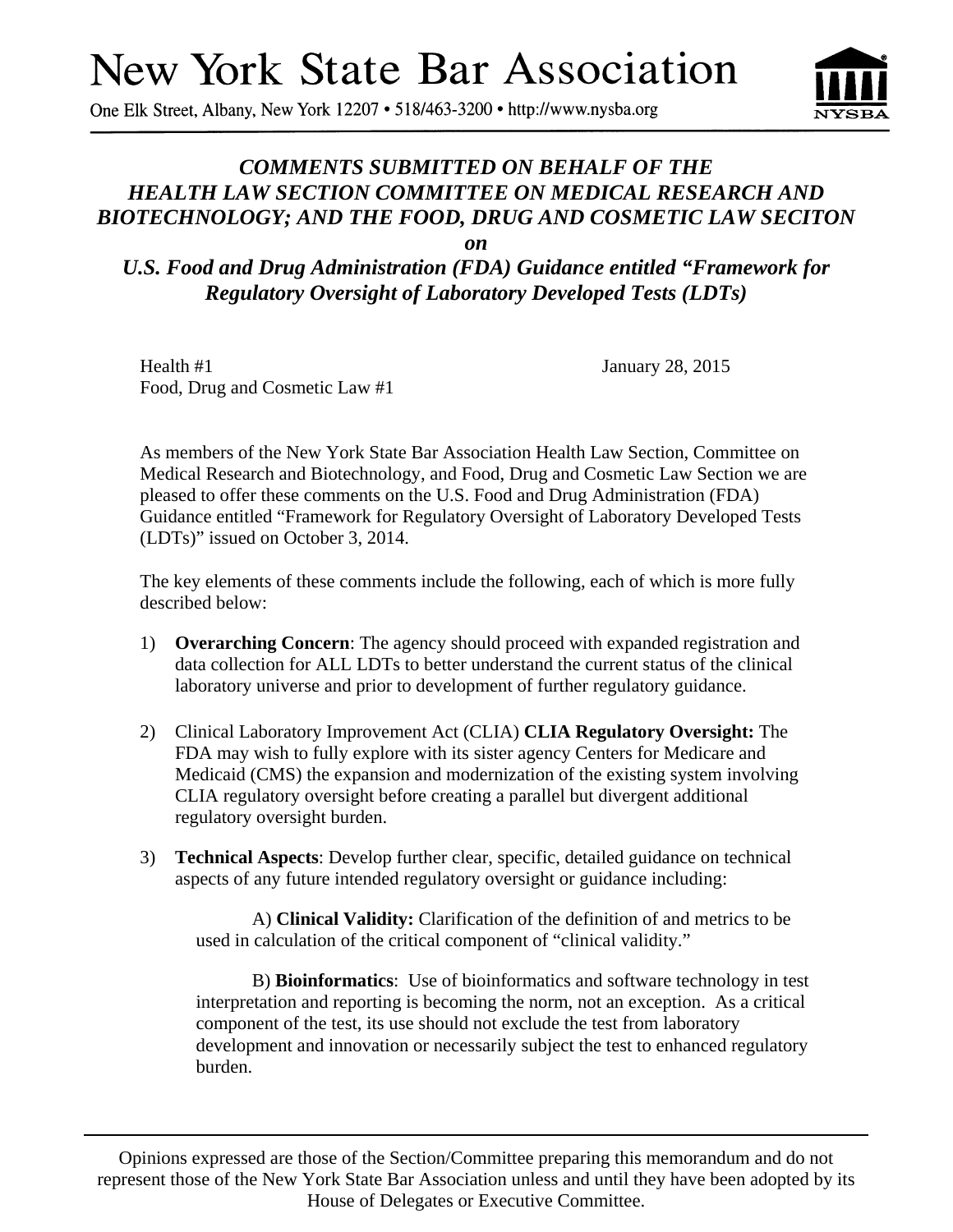C) **Definition of Healthcare System**: The definition of a health care system or facility requires further consideration. Reference to laboratory testing performed "out of network" should not exclude use or development of laboratory innovation and "new" tests.

D) **Laboratory Test Definition**: Clarification of the definition of "laboratory test" and its components including those not subject to FDA statutory/regulatory authority as the practice of medicine.

E) "**Rare Diseases"** and "**Unmet Need**": Reconsideration of the "rare disease" and "unmet need" category definitions as tests for these situations, while needed without undue regulatory burden, may also represent situations of extreme patient risk.

F) **Analyte Specific Reagents (ASRs)**: The "ASR rule" will require revisiting open communication between manufacturers and laboratories, or the agency might consider revisiting IVD oversight of ASR manufacturers.

G) "**Research Use Only**": RUO, IUO, and other products used by laboratories in test innovation must be considered including possible application of IVD oversight of such manufacturers, rather than continued current regulatory discretion exercised toward such manufacturers while proposing to shift the regulatory burden to the laboratories.

H) **Contract Manufacturing**: Contract manufacturing of test components enhances test component quality and must not exclude test innovation from using such materials.

#### **1) Overarching Concern**:

We recognize the need for the regulatory oversight of the quality, safety and efficacy of laboratory developed tests (LDTs). As the FDA has stated the numbers and diversity of laboratory developed tests and the institutional demographics of the laboratories that offer such testing has significantly changed since the agency was tasked with the authority to oversee in vitro diagnostic laboratory tests as medical devices (1976). This expanded and extraordinarily diverse universe would suggest that the FDA consider further extending the phase in period of any planned regulatory scheme. This extension would allow the agency to first gather baseline impact data to the greatest extent possible before further defining the planned regulatory oversight scheme. After 48 years of regulatory discretion a few more months of very careful data gathering can only enhance the implementation of a meaningful regulatory transition, that by the FDA's own estimate could impact approximately 11,000 clinical laboratories, all those now authorized under CLIA to perform high complexity testing. We would encourage the FDA to first gather comprehensive data with respect to the types, numbers, locations, target populations and known analytical and clinical validity parameters of LDTs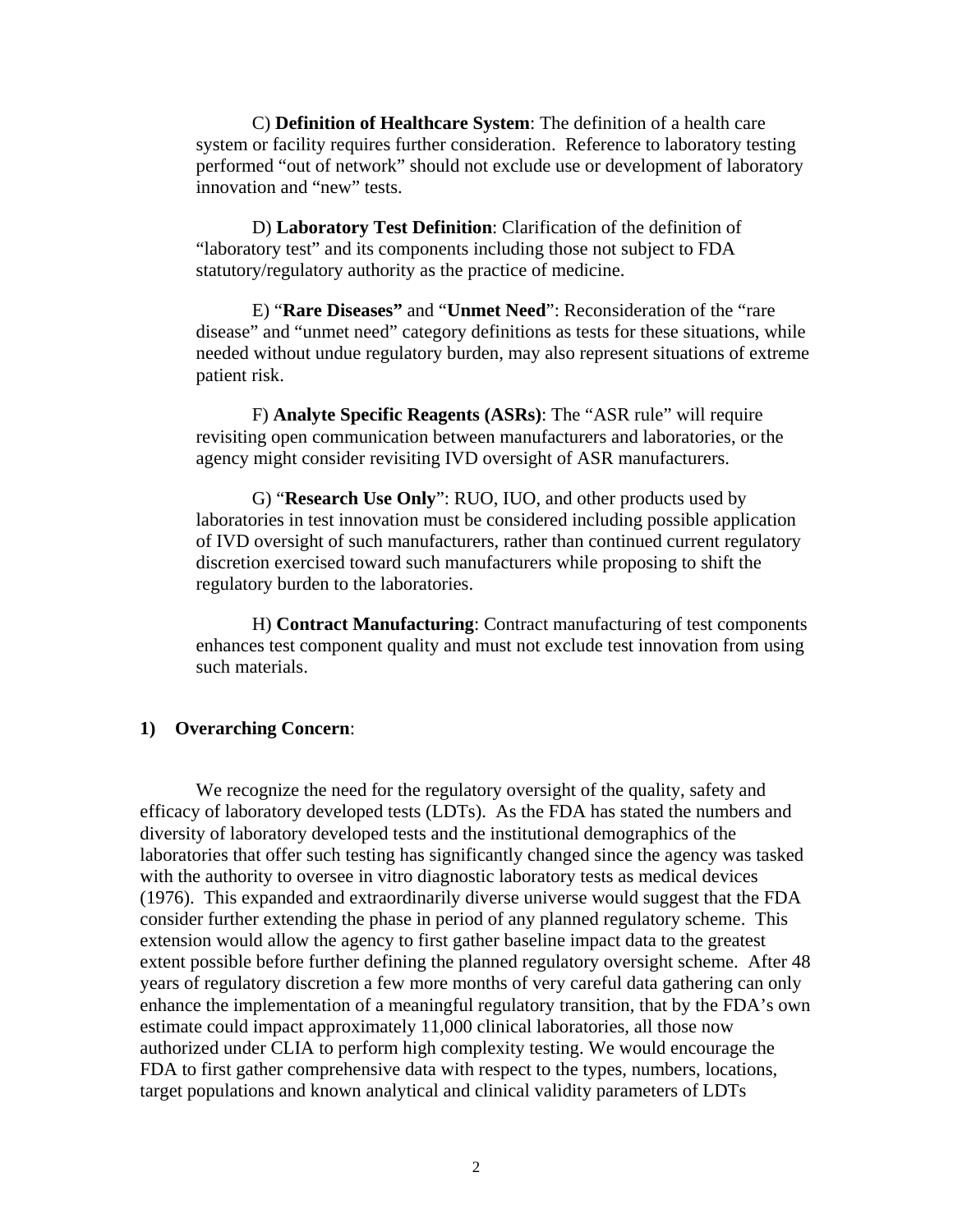currently in existence and being used. This would suggest an expanded data element list from the one currently suggested to be reported by each of the 11,000 high complexity laboratories now offering any LDT. Creating an interactive database to allow online reporting and agency review and analysis of this information is a critical step in this process. It must be noted that the Genetic Test Registry (GTR) operated by the National Center for Biotechnology Information/National Institutes of Health received reports of over 24,000 tests for 6,000 medical conditions involving over 3,600 human genes from laboratories in a voluntary informational database. Most if not all of these tests would be expected to be LDTs now reportable to FDA in order for any regulatory scheme to move forward. These represent only the genomic realm of LDT analytes and include none of the chemistry, hematological, or microbiological or other markers and analytes. The data elements to be collected might be modeled after GTR or other LDT oversight review systems such as the New York State Clinical Laboratory Evaluation Program (NYS CLEP). The list should include, in addition to those suggested by the FDA: indication of analytical validity; calculated clinical validity and citation to relevant literature for such claims; target populations; if a genetic test, germline or somatic cell target; name of analyte tested; suggested risk classification. Efforts should be made to leverage the CLIA oversight of the clinical laboratories to encourage (compel) every high complexity laboratory to comply with the data submission requirement over a reasonable time period of perhaps a year. For completeness of data gathering, any high complexity laboratory not currently offering any LDT would be required to submit a certification to that effect. Further leverage could be obtained by rewarding those laboratories submitting data in a timely and complete format with invitations to the stake holders meetings and access to technical assistance on a priority basis.

Following the gathering of this comprehensive data base, a series of public meetings with the stakeholders from the laboratory industry and the FDA can be used to consider proposals for recommendation for the classification scheme to prioritize regulatory review modalities and options. One issue seems to be the need for a much greater clarification about the criteria used to come up with classifications. This interactive process should occur before the regulatory oversight scheme is further developed.

## **2) CLIA Regulatory Oversight**

CLIA and applicable regulations (42 C.F.R. Part 493) cover operational and performance standards for laboratories performing moderate to high complexity tests, such as LDTs. Under the CLIA regulations, the laboratory is already required to establish performance specifications to monitor, test and evaluate the overall quality of its analytic systems for accuracy, precision, analytical sensitivity and specificity, reportable range and reference intervals.

Section C(3) of the proposed guidance indicates that CLIA requirements address the laboratory's testing process (i.e., the ability to perform laboratory testing in an accurate and reliable manner), but do not assess the clinical validity of a LDT (i.e., the accuracy with which the test identifies, measures, or predicts the presence or absence of a clinical condition or predisposition in a patient). However, the FDA acknowledged that a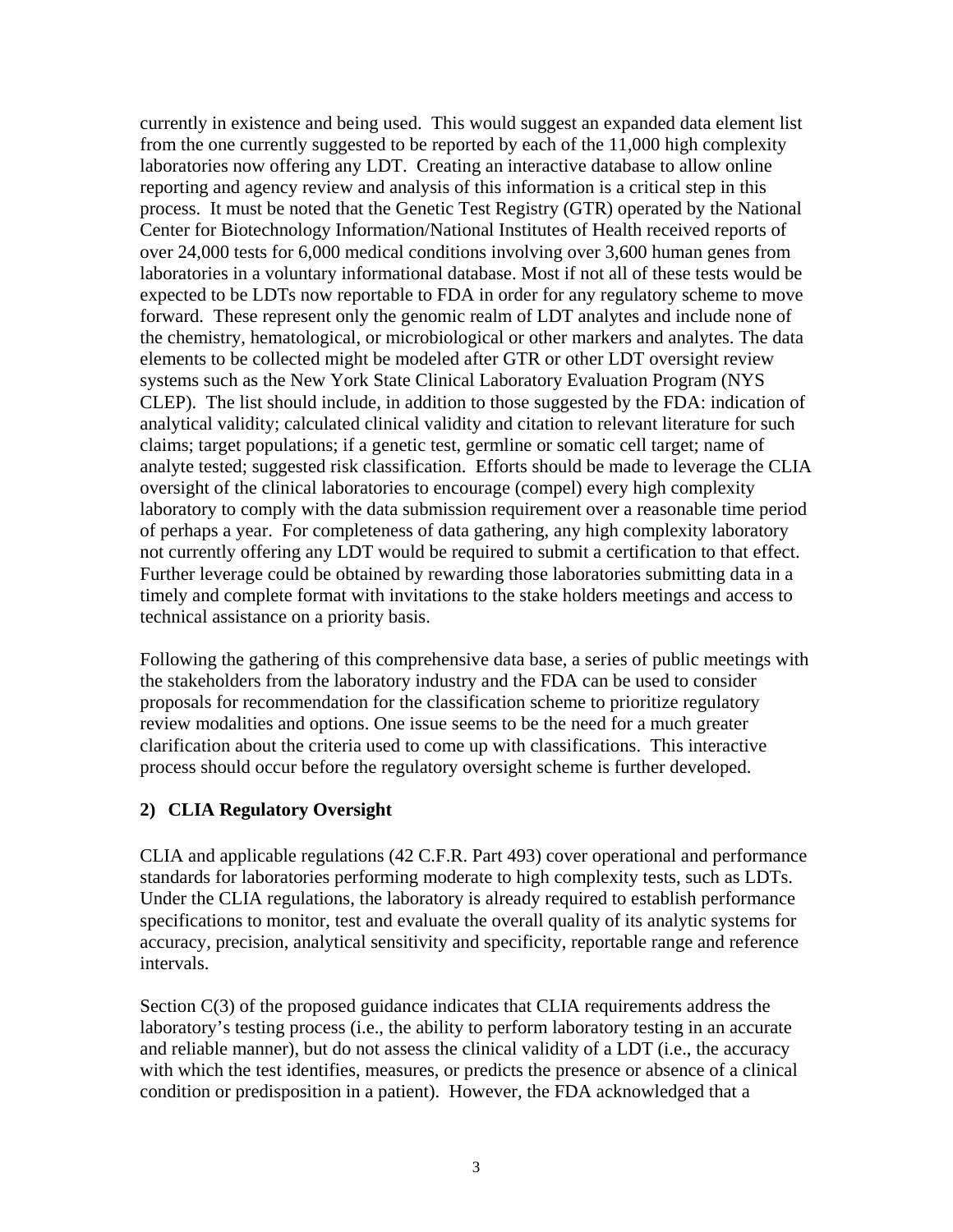premarket review of clinical validity will not be required for certain LDTs (categorized as "lowest-risk") because of low potential of patient harm due to inaccurate LDT results. We contend that the CLIA regulations are appropriate oversight. The FDA should fully explore with its sister agency CMS the expansion and modernization of that existing system before creating a parallel but divergent additional regulatory oversight burden.

We are also concerned that a risk-based approach to stratify regulatory of LDTs does not adequately consider that harm to the patient may result from the treating/ordering practitioners' medical decisions informed by the LDT results, regardless of the performance of the test. It is the licensed treating professionals who are trained and responsible for making such medical decisions utilizing the research and medical information available. Based on the proposed guidance, the FDA appears to be concerned with acting as the decider of whether there is sufficient-evidence based rationale for the providers and patients to use the results of certain LDTs in making such medical decisions, or to practice medicine. We contend that questions remain as to whether this guidance exceeds FDA's oversight authority. In addition to this concern, below we highlight the specific technical issues which we believe to be the most important raised by the proposed guidance.

**3) Technical Aspects**: Develop further clear, specific, detailed guidance on technical aspects of any future intended regulatory oversight or guidance including:

**A. Clinical validity**. The draft guidance noted that clinical validity of a laboratorydeveloped test, which it defined as "the accuracy with which the test identifies, measures, or predicts the presence or absence of a clinical condition or predisposition in a patient," is not considered by the CLIA regulatory guidelines. The commonly used metrics for clinical validity are sensitivity, the ratio of true positives divided by all affecteds in the target population, and specificity, the ratio of true negatives divided by all unaffecteds in the same population. The test accuracy is also influenced by the prior probability of the condition. For a symptomatic person, this prior probability may be well in excess of 10%, whereas for a predisposition, it may be far less. For a seemingly excellent test with 99% sensitivity and 99% specificity, a clinical suspicion of disease, say 20%, would be elevated to 95% in a person who tested positive, essentially confirming the diagnosis. However, when the same test is an incidental finding in an otherwise healthy person for a condition with a population prevalence of 1/1000, the likelihood that the person had the disease would be only 9%, i.e. a false positive result. Thus, in order to create uniformity, greater consideration should be given to the threshold values of accuracy that would be indicative of clinical utility for the intended test applications. These threshold values should be applied not only to new studies in which the LDT developer is trying to measure clinical utility, but also for studies previously reported in the medical literature. Review of such previously reported clinical validities might well indicate a range of accuracies that were acceptable.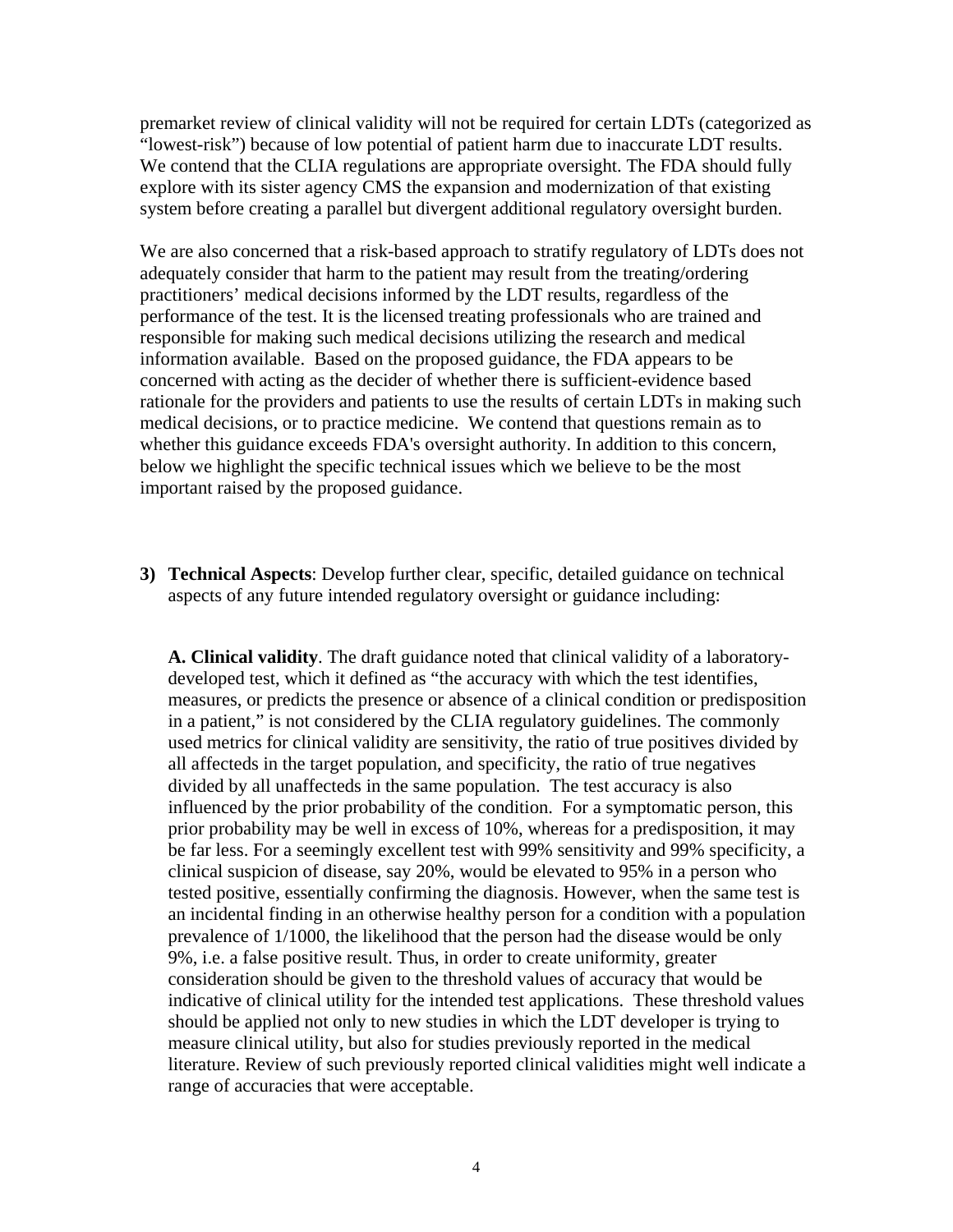#### **B. Bioinformatics as an intricate part of LDTs.**

To what extent is bioinformatics analysis included in the LDT guidance and under which conditions? For example, in the area of genomic analysis there are software programs and laboratory information systems that create a great amount of data. In a genome of 3 billion base pairs there may be 3-4 million medically actionable variants identified. Certain software is used to create this data while separate software must be used to interpret the data, making complex computations. Such bioinformatics analysis may be done by (i) the same clinical lab as part of the LDT, (ii) the same clinical lab using a separate stand-alone software separate and apart from the "wet" lab portion of its activities, (iii) a third party clinical lab or (iv) a non-clinical lab using its own stand-alone software.

Where a clinical lab claims that its test both creates and interprets the data, such test would be an LDT by way of the definition of IVD under 21 CFR 809.3(a) which include "reagents, instruments and systems intended for use in the diagnosis of disease or other conditions, including a determination of the state of health, in order to cure, mitigate, treat or prevent disease…" (Emphasis added). If the bioinformatics analysis were separate from the LDT or done by a third-party, to what extent would the guidance regulate such bioinformatics analysis? If the bioinformatics were done in stand-alone software separate from any "wet" lab services, would such activity be an LDT under this guidance?

We note that while the FDA has exercised enforcement discretion in the past, it has made exceptions to its exercise of enforcement discretion when there was a perceived risk to the public. For example, with respect to "in vitro diagnostic multivariate index assays" (IVDMIA), FDA proposed a particular approach. In its 2007 draft guidance FDA asserted that IVDMIAs "do not fall within the scope of the LDTs over which FDA has generally exercised enforcement discretion" because they include "complex, unique interpretation functions," consisting of algorithms generally performed by software, that combine multiple sources of data to generate a classification or score correlating to a person's prognosis or risk of developing a disease. (See FDA, Draft Guidance for Industry, Clinical Laboratories, And FDA Staff: In Vitro Diagnostic Multivariate Index Assays (July 26, 2007).)

In the draft guidance the FDA stated that such tests "are developed based on observed correlations between multivariate data and clinical outcome, such that the clinical validity of the claims is not transparent to patients, laboratories, and clinicians who order these tests. Additionally, IVDMIAs frequently have a high risk intended use. FDA is concerned that patients are relying upon IVDMIAs with high risk intended uses to make critical healthcare decisions when FDA has not insured that the IVDMIA has been clinically validated and the healthcare practitioners are unable to clinically validate the tests themselves. Therefore, there is a need for FDA to regulate these devices to ensure that the IVDMIA is safe and effective or its intended use." (*Id.* page 4)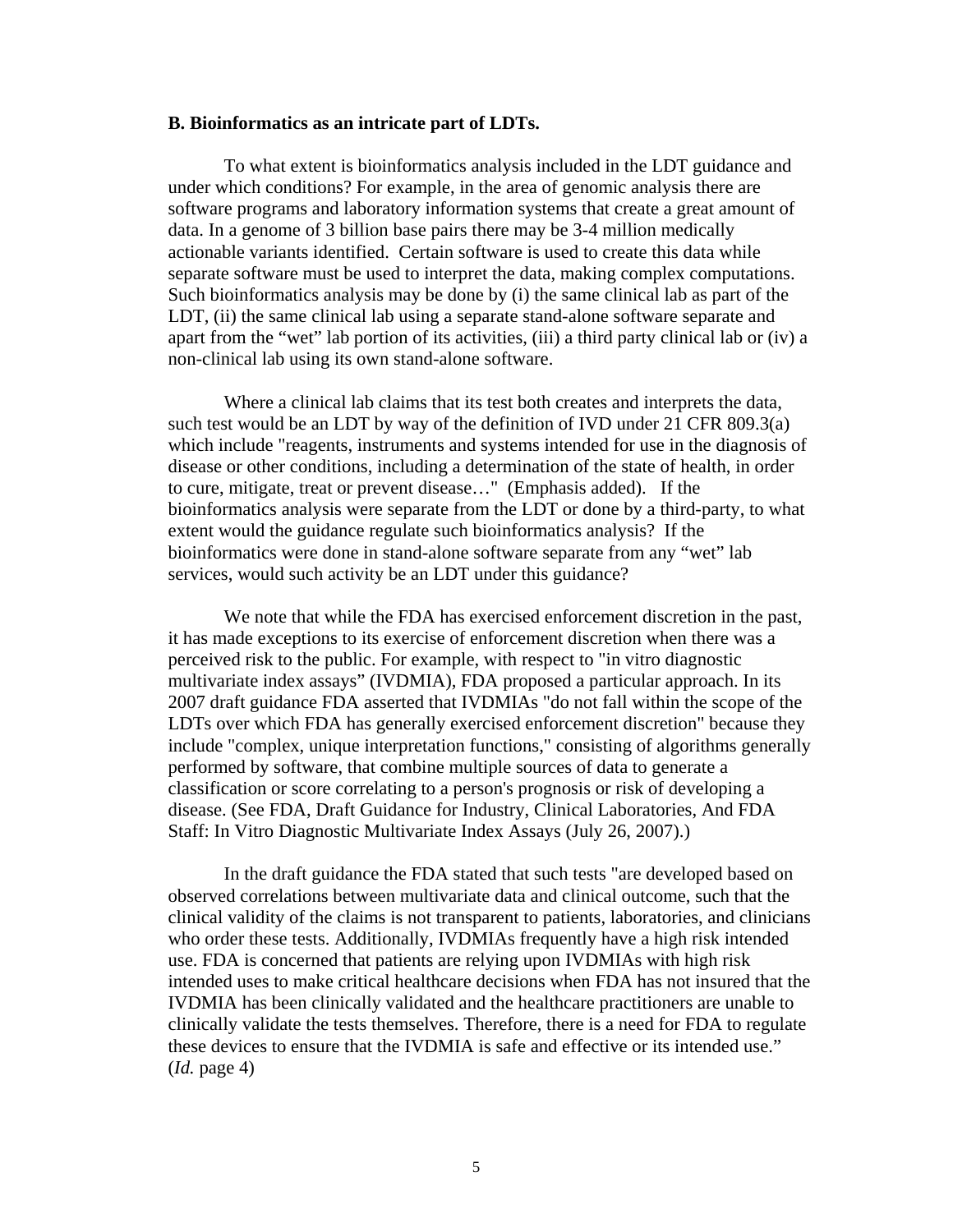As this guidance in the case of the IVDMIA, where the computational analysis was part of the assay itself, was never fully implemented by the agency, does the LDT FDA guidance reach the other instances where the analysis is not an immediate part of the laboratory assay? The agency's published intent to consider Next Generation Sequencing Diagnostic Tests separately from the LDT guidance suggests multiple confusing pathways of regulatory oversight. This requires resolution before any plan can proceed.

### **C. Definition of Healthcare System and the Healthcare System Exclusion (Traditional LDTs)**

In Section  $D(5)$  of the proposed guidance, the FDA has identified four factors it intends to consider in continuing to exercise enforcement discretion for premarket review and quality system requirements for the categories of tests called "Traditional LDTs." One such factor is related to the physical location and whether the LDT is both manufactured and used by a "healthcare facility" laboratory for a patient that is being diagnosed and/or treated at that same healthcare facility or within said facility's healthcare system. The proposed guidance defines the term "healthcare system" means "a collection of hospitals that are owned and operated by the same entity and that share access to patient care information for their patients, such as, but not limited to, drug order information, treatment and diagnosis information, and patient outcomes."

We contend that it is not justifiable to limit this factored analysis only to Traditional LDTs manufactured and used by a healthcare facility. The CLIA regulations make no distinction in the definition of a laboratory between an independent laboratory and hospital or physician based laboratory (42 C.F.R. § 493.2). The FDA's explanation for exercising enforcement of LDTs is the advent of increased risk to patients; however, the FDA offers no support for the contention that there is an inherent advantage to reducing such risk if a healthcare facility manufactures and uses an LDT. In giving deference to healthcare facility laboratories in this context, the FDA expressly states that it is the continued duty to treat the patient in the same healthcare facility, not the analytical and/or clinical validity of the LDTs, which supports the distinction. The FDA does not provide a substantive reason to suggest an independent laboratory could not similarly mitigate risks associated with Traditional LDTs if the other three factors were satisfied: (i) the device meets the definition of LDT; (ii) LDT is comprised only of components and instruments that are legally marketed for clinical use; and (iii) LDT is interpreted by qualified laboratory professionals, without the use of automated instrumentation or software for interpretation.

In conclusion, whether the diagnostic test is being performed in a laboratory that is independent of a healthcare delivery system should not, in turn, impact the level of risk associated with the analytical and/or clinical validation of the diagnostic test results.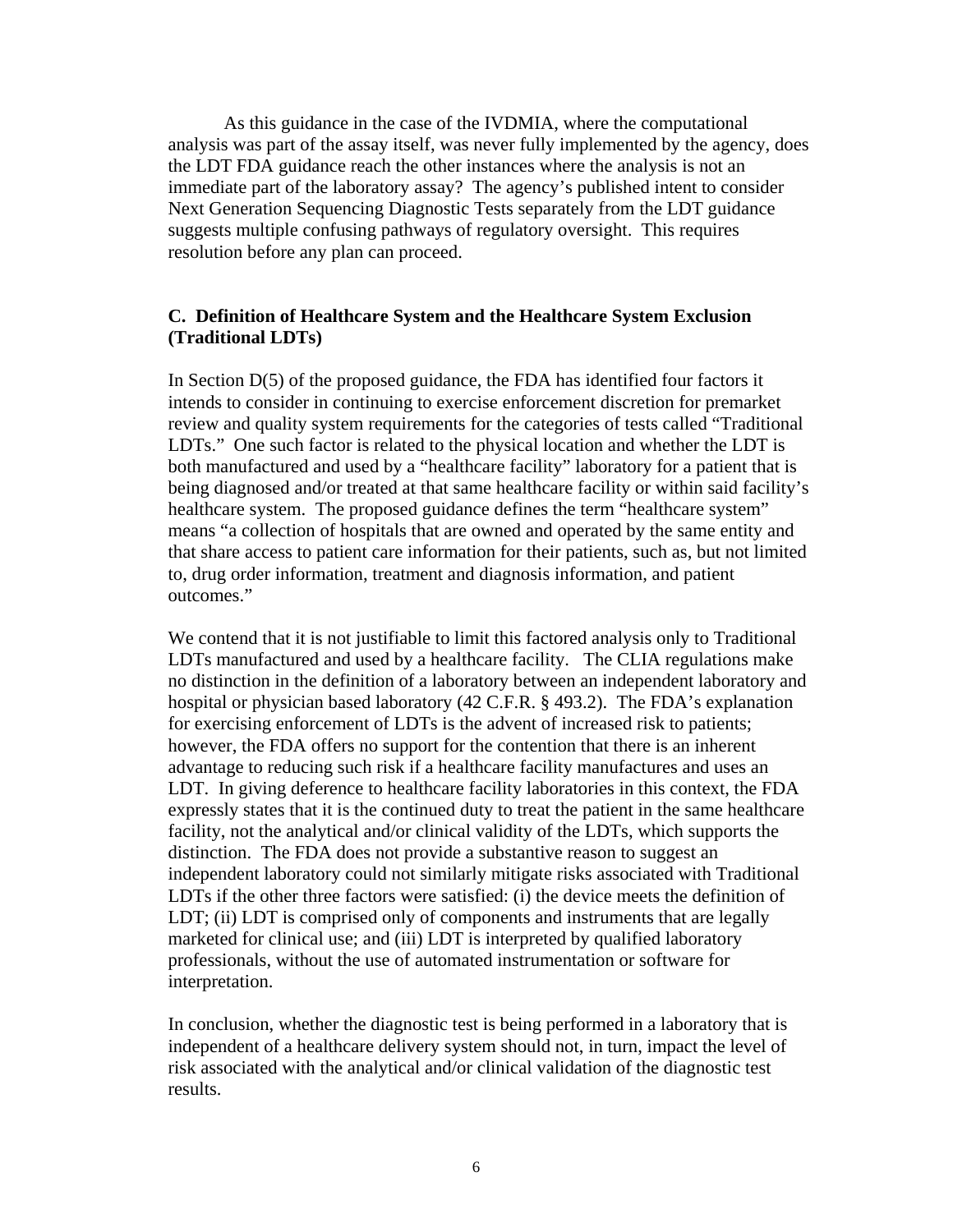**D. Laboratory Test definition.** A particular definition challenge arises for tests that involve genetic sequence analysis. Many diseases have heterogeneous causes, with mutations in several genes all constituting risk factors. These tests could involve sequencing single genes or all of the genes in a panel or a genome and then selecting a subset to analyze. This selection may be revised over time as new genes are identified as contributors and previously accepted are excluded. Thus, do single gene, gene panels and whole genomes (or exomes) constitute different tests or do they constitute the same test? Is genomic sequencing one test multiple tests determined by the ordering indication? What happens to tests over time as new discoveries are made that undermine their previously-accepted clinical validity? Can a test of higher complexity pre-empt a test of lower complexity, so that the low complexity test is deemed no longer clinically valid and, thus, should be discontinued? These concepts may not be specific to sequencing test, but may also be applicable to other multianalyte tests, where individual analytes and combinations of analytes may all be deemed to have clinical validity.

**E. "Rare diseases" and "Unmet Need".** Tests for rare diseases constitute a special class as these are subject to a Humanitarian Device Exemption from FDA oversight. These exemptions could create enormous loopholes; thus, who does the counting - the laboratory, the FDA or a third party? For diseases that have heterogeneous causes, each cause may be rare, but the collective causes may not. Cases could be counted by symptomatic individuals or by positives results; however, positive results may not reflect true prevalence, due to non-specific test result or genetic non-penetrance. Tests that are performed more than 4,000 times per year fall out of the Humanitarian Device Exemption. Nonetheless, labs could create a loophole by having multiple versions of test, each of which would be performed less than 4,000 times per year. Thus, greater consideration needs to be considered for the case counting mechanism. Exemption of such tests may not be warranted as such conditions and single test sources may represent serious patient care risks.

Going forward, we believe that FDA should plan to exercise regulatory discretion for a longer period than anticipated in the framework, particularly for LDTs for rare diseases, and LDTs for unmet medical needs, even if FDA clears or approves an in vitro diagnostic (IVD) for the same intended use. The proposed FDA framework requires laboratories offering the same test for the same intended use to submit their own LDT as an IVD for premarket approval (PMA) within twelve months for continued regulatory discretion. If the FDA were to enforce PMA submission requirements on all of the laboratories that failed to submit PMAs within twelve months for the same IVD for the same intended use, the FDA would adversely affect the standard of care by removing LDTs that are superior to the first-approved IVD for that intended use. Particularly for LDTs developed for rare diseases or unmet needs, it may be difficult, if not impossible, for most laboratories to conduct the necessary clinical trials and submit a PMA in twelve months just because another laboratory did. And just because another laboratory submitted the first clearance or approval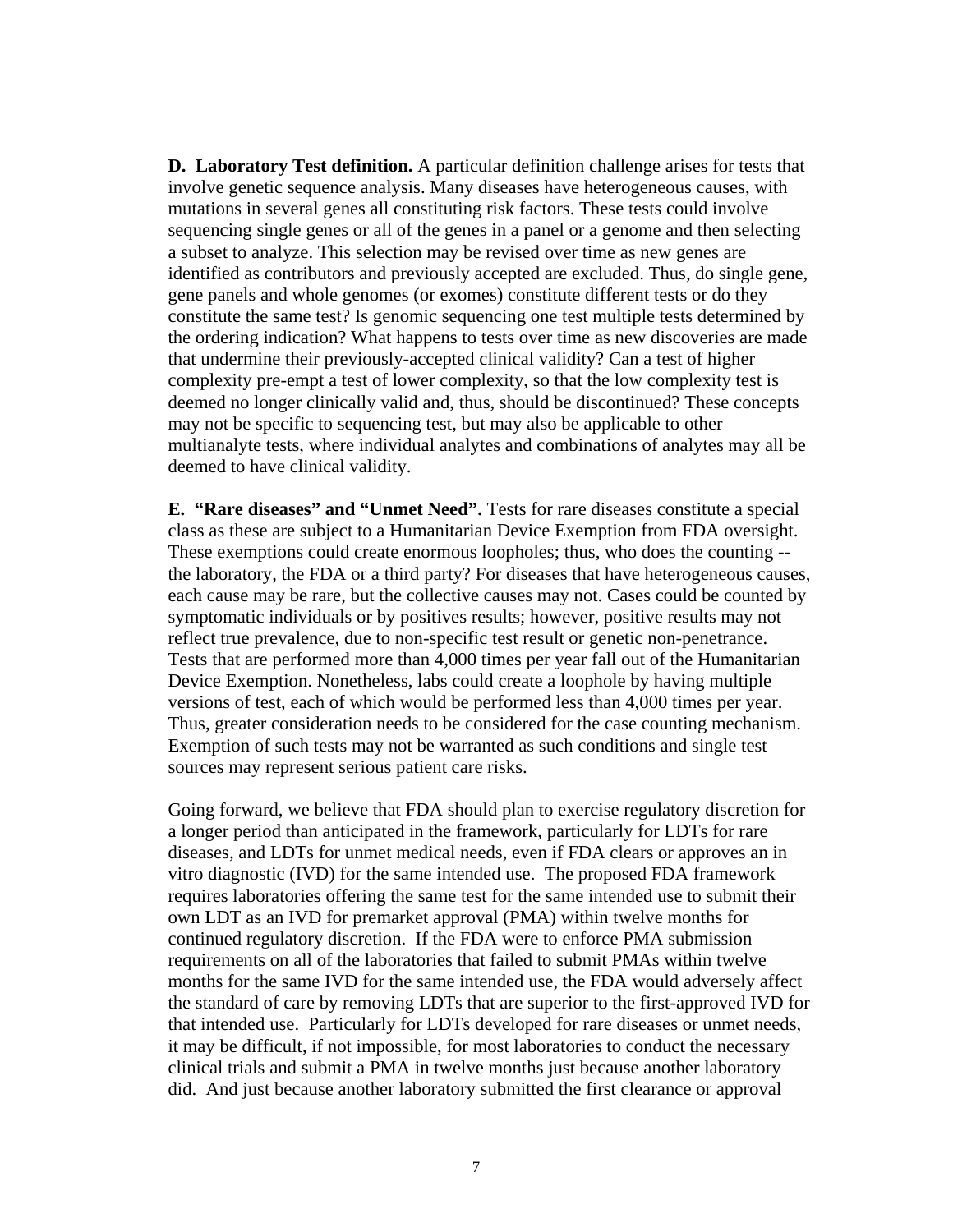does not mean that should be treated as superior or should be the standard of care for rare or unmet need products.

In this context, we believe that the FDA will likely need to consider oversight or preapproval strategies for LDTs submitted as IVDs that utilize far fewer clinical tests than are often required for FDA's more rigorous standards such as PMAs. For example, many of the laboratories in the NYS CLEP program did not or could not conduct enough tests that would support a PMA yet may represent the appropriate standard of care for rare diseases or other diseases that have not been adequately characterized or treated. In these instances, as long as patients are receiving the appropriate standard of care by the LDTs currently being offered, we would suggest that the FDA should continue to exercise regulatory oversight rather than direct every laboratory to implement the first-approved IVD for a particular intended use. Such an approach would encourage innovation for IVDs rather than stifle it under a strict twelve-month submission requirement once the first IVD for an intended use is cleared or approved.

**F. Analyte Specific Reagents .** Analyte specific reagents as manufactured and sold by entities registered with the FDA as certified good manufacturing procedure vendors of reagents for development of clinical laboratory developed tests are in wide use in the clinical laboratory community. However under the ASR rule as issued by the FDA the information that such vendors can provide to the laboratory has been greatly limited. Although such ASRs are considered legal components of an LDT developed by a single laboratory, were that laboratory to be required to submit Premarket Approval documents to the FDA, or even an equivalency application under the "510(k)" alternative, the necessary technical information about the reagents used, the manufacturing process and other details would not generally be available to the laboratory for inclusion in such a submission. If the FDA intends to continue to pursue the oversight of LDTs developed using such ASR revisions to the "ASR rule," the level of communication between reagent manufacturer and the laboratory must be considered. Alternatively, for many ASRs where multiple laboratories purchase the same reagents from a single vendor and apply that reagent in a common methodology, to similar patient populations for detection of the same disease marker, the ASR itself might better be classified as an IVD and the manufacturer required to submit the necessary materials for clearance as such an IVD. Cooperation between labs and manufacturer would still be required to gather the necessary clinical performance data for the application of the ASR-based IVD. This would limit the review work volume to once per "ASR kit" rather than hundreds of submission from individual laboratories.

**G. "Research Use Only" (RUOs).** It is well known that "today LDTs are frequently manufactured with components and instruments that are not legally marketed for clinical use." Many of these products are labeled as "Research Use Only" by the manufacturer, often because that entity intends to avoid registration with the FDA completely or because they have not, or will not collect the necessary data